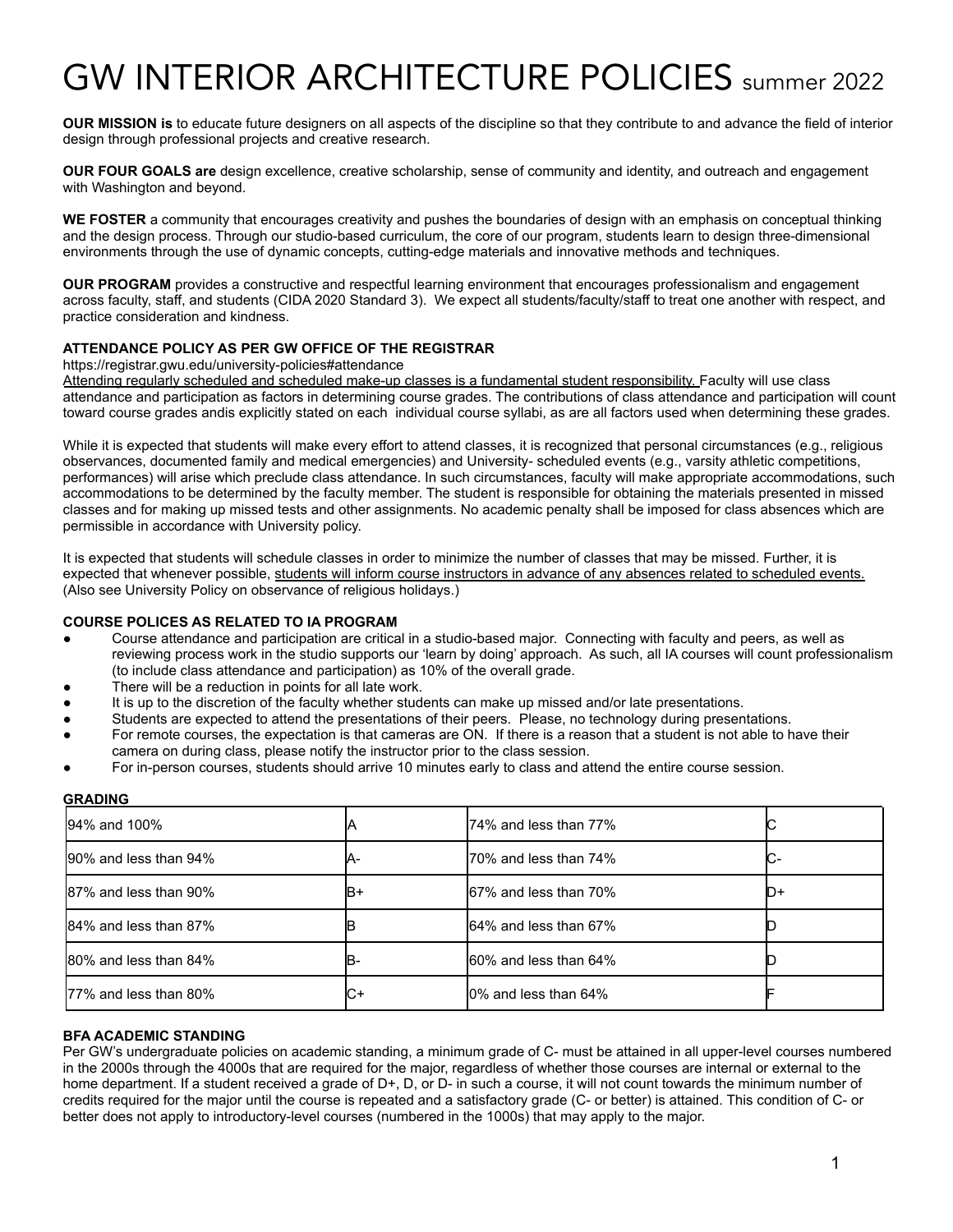# **MFA ACADEMIC STANDING**

Per GW's graduate policies on academic standing, students must maintain a minimum cumulative GPA of 3.0 to remain at the University. The IA Program has the choice to petition the Associate Dean of Graduate Studies to give the student one semester only of academic probation. After that semester, if a 3.0 is not attained, they will be terminated from the University.

**AVERAGE MINIMUM AMOUNT OF OUT-OF-CLASS OR INDEPENDENT LEARNING EXPECTED PER WEEK** as mandated by our accrediting bodies, the National Association of Schools of Art and Design (NASAD) and Middle States Commission on Higher Education (MSCHE).

# **● CORE STUDIO COURSE [6 credits]**

Core studio courses are expected to meet a minimum of 1.5 hours of instructional time per credit hour and 1.5 hours of out of class time for each credit earned (NASAD Standard). Over 15 weeks, this 6-credit studio course will meet for 9 hours for studio instruction per week, and students will be expected to spend an additional 9 hours per week working on their projects and preparing for class, totaling a minimum of **18 hours per week**.

#### **● SUPPORTING STUDIO COURSE [3 credits]**

Supporting studio courses are expected to meet a minimum of 1.5 hours of instructional time per credit hour and 1.5 hours of out of class time for each credit earned (NASAD Standard). Over 15 weeks, this 3-credit studio course will meet for 4.5 hours for studio instruction per week, and students will be expected to spend an additional 4.5 hours per week working on their projects and preparing for class, totaling a minimum of **9 hours per week**.

#### **● SUPPORTING LECTURE COURSE [3 credits]**

In a 15-week semester, including exam week, students are expected to spend a minimum of 100 minutes of out-of-class work for every 50 minutes of direct instruction, for a minimum total of 2.5 hours a week (MSCHE Standard). A 3-credit course should include 2.5 hours of direct instruction and a minimum of 5 hours of independent learning, totaling a minimum of **7.5 hours per week**.

# **SYLLABI + SCHEDULES**

The course syllabus and schedules are not legal contracts. The instructor reserves the right to cancel class, change deadlines, or modify the course schedule and/or syllabus at any time during the semester.

# **COUNCIL OF INTERIOR DESIGN ACCREDITATION (CIDA**

Please note that all work (process and final) may be saved for CIDA. Faculty will provide details regarding work submission.

# **ADDITIONAL PROGRAM REQUIREMENTS**

- attend **ANNUAL INTERIOR ARCHITECTURE LECTURE** + hear a renowned designer speak about their work [once/year]
	- attend *either* a **FIRST FRIDAY** *or* an **ALUM** event [one per semester]
		- **FIRST FRIDAY:** bring a project and/or portfolio for professional feedback [select from two per semester] **• ALUM:** hear from IA alumni as they share their work experience [select from two per semester]
- complete a 120 HOUR INTERNSHIP. This is part of the BFA Professional Practice + Internship course or MFA Practicum + Internship course and will count toward the final grade in these classes. The internship must be completed while you are a student in the program (any time after you begin Studio 1 and before you complete Studio 5). You and your employer must fill out an internship form. You can obtain the form from Liz Meitner at ciarc@gwu.edu or on the website, https://corcoran.gwu.edu/current-ia-student-resources. After you complete the form, you will submit it to your Professional Practice or Practicum professor during your final semester in the IA Program.

#### **WEBSITE**

Please become familiar with the GW Interior Architecture website; there is valuable information located there, including important forms – https://corcoran.gwu.edu/current-ia-student-resources.

#### **REQUESTS FOR FACULTY LETTERS OF RECOMMENDATION**

If you are seeking a letter of recommendation from a faculty member, you must complete the recommendation request form and send it to the faculty member. You can obtain the form from Liz Meitner at ciarc@gwu.edu or on the website, https://corcoran.gwu.edu/current-ia-student-resources.

#### **ACCESS TO CORCORAN FLAGG BUILDING**

Students will have access to the Flagg Building Monday to Friday from 7:00 am-11:00 pm and Saturday + Sunday from 9:00 am–6:00 pm. You can enter the building (using your GWorld card) from either the E Street or New York Avenue Street entrances. You will always need your GWorld card to enter. If you are already in the building at closing time, you can remain in the building until you complete your work.

#### **PRINTING**

You will be able to print on Corcoran printers using your GWorld Card. All large scale plotting will be done through the Corcoran Print Lab.

#### **LOCKERS**

You will be assigned a locker/lock the first week of classes. The lockers are located in Flagg #214.